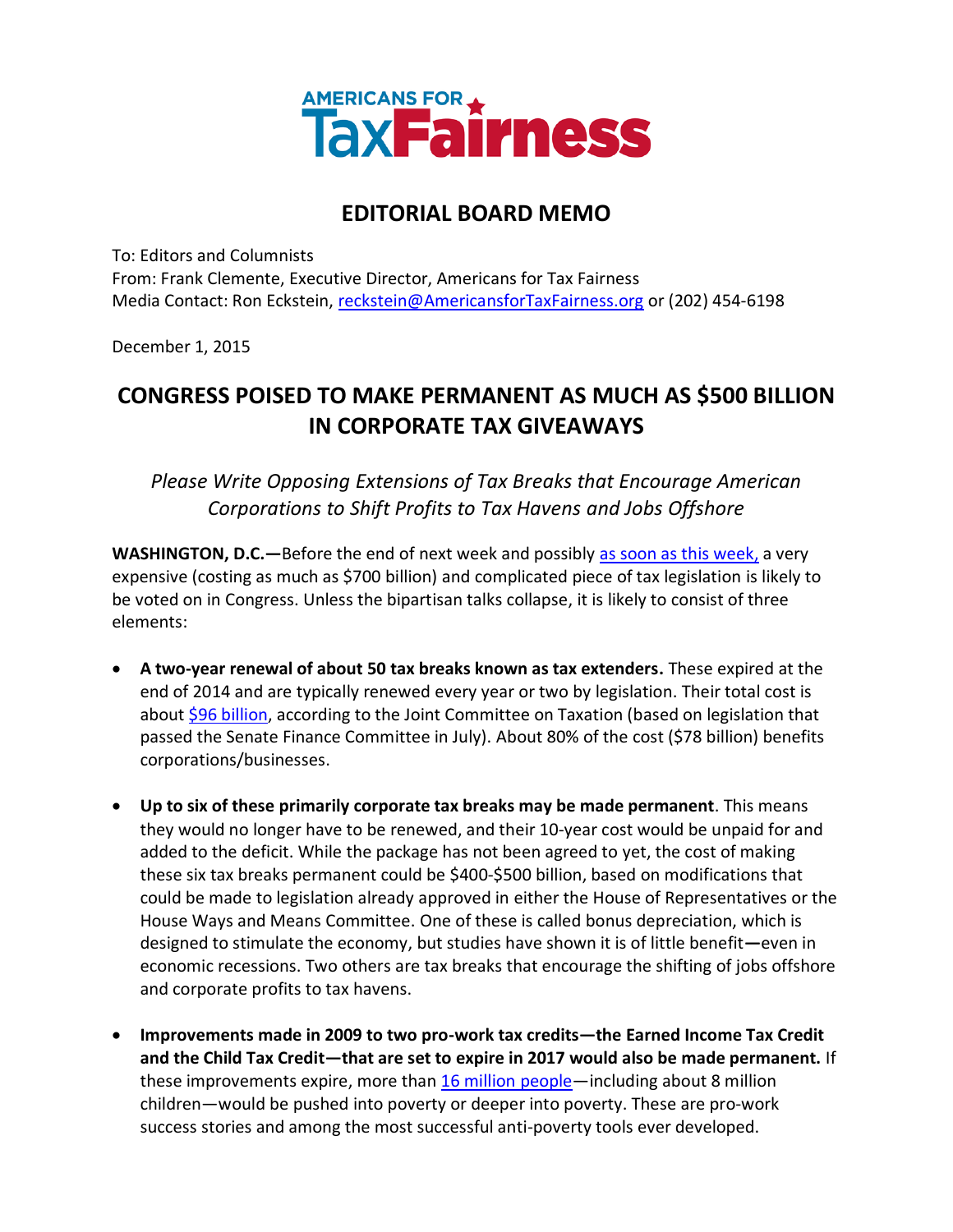This legislation, which is being designed as a tax cuts "grand bargain," has many moving parts. American for Tax Fairness urges you to editorialize about this important issue. Specifically we ask that you write to:

- 1) Oppose plans to make the costly and unpaid for corporate tax extenders permanent. The merits of those tax breaks should be debated and, if they are renewed, they should be paid for as part of broader corporate tax reform that closes other corporate tax loopholes. Broader tax reform has been discussed over the last two years. It would be bad policy to make some of these tax breaks permanent as part of an end-of-the-year backroom deal.
- 2) Oppose both temporary and permanent renewal of the ineffective bonus depreciation tax break and the tax loopholes that encourage corporations to shift profits to tax havens and ship jobs offshore: the Active Financing Exception and the Controlled Foreign Corporation (CFC) Look-Through Rule.
- 3) Support making permanent the 2009 improvements to the pro-worker and pro-family Earned Income Tax Credit (EITC) and the Child Tax Credit (CTC). These tax credits encourage work and they have an important role in alleviating poverty and income inequality at a time of wage stagnation for Americans in general and especially workers at lower-wage jobs.

#### **CONTEXT FOR THE TAX EXTENDER DEBATE**

Everyone has tax extenders they like. There are those that benefit individuals, such as the tax deduction for certain school expenses incurred by teachers, tax breaks for employees who ride mass transit to work, and tax relief for people who are taking a loss by selling their homes that have underwater mortgages.

There are some special tax breaks for owners of thoroughbred racehorses and NASCAR tracks, tax breaks for rum distillers in Puerto Rico and subsidies for Hollywood film studios. While of questionable value, their cost is relatively small.

Instead of carefully debating which of the 50 tax breaks included in the package of extenders should be continued and which should be allowed to expire, the debate has been focused on *which of these costly corporate tax breaks should be made permanent.*

The top candidates are based on bills that passed either the House of Representatives and/or the House Ways and Means Committee earlier this year. [\[See highlights in this chart\]](http://www.americansfortaxfairness.org/files/Cost-of-2015-Tax-Extenders-Passed-by-House-and-WM-Cttee-9-15-15.pdf) Their total cost is \$667 billion over 10 years. They are the R&D tax credit (\$182 billion), Section 179 expensing (\$77 billion), bonus depreciation (\$281 billion), and two offshoring tax loopholes – Active Financing Exception (AFE) (\$78 billion) and the CFC Look-Through Rule (\$22 billion).

There is substantial pressure on members of Congress to pass these measures from a small army of lobbyists. Nearly 1,400 of them, representing 373 corporations and trade associations, pressed members of Congress or their staff about tax extenders between January 2011 and September 2013, [according to a report](http://bit.ly/1gHQH1m) by Americans for Tax Fairness and Public Campaign.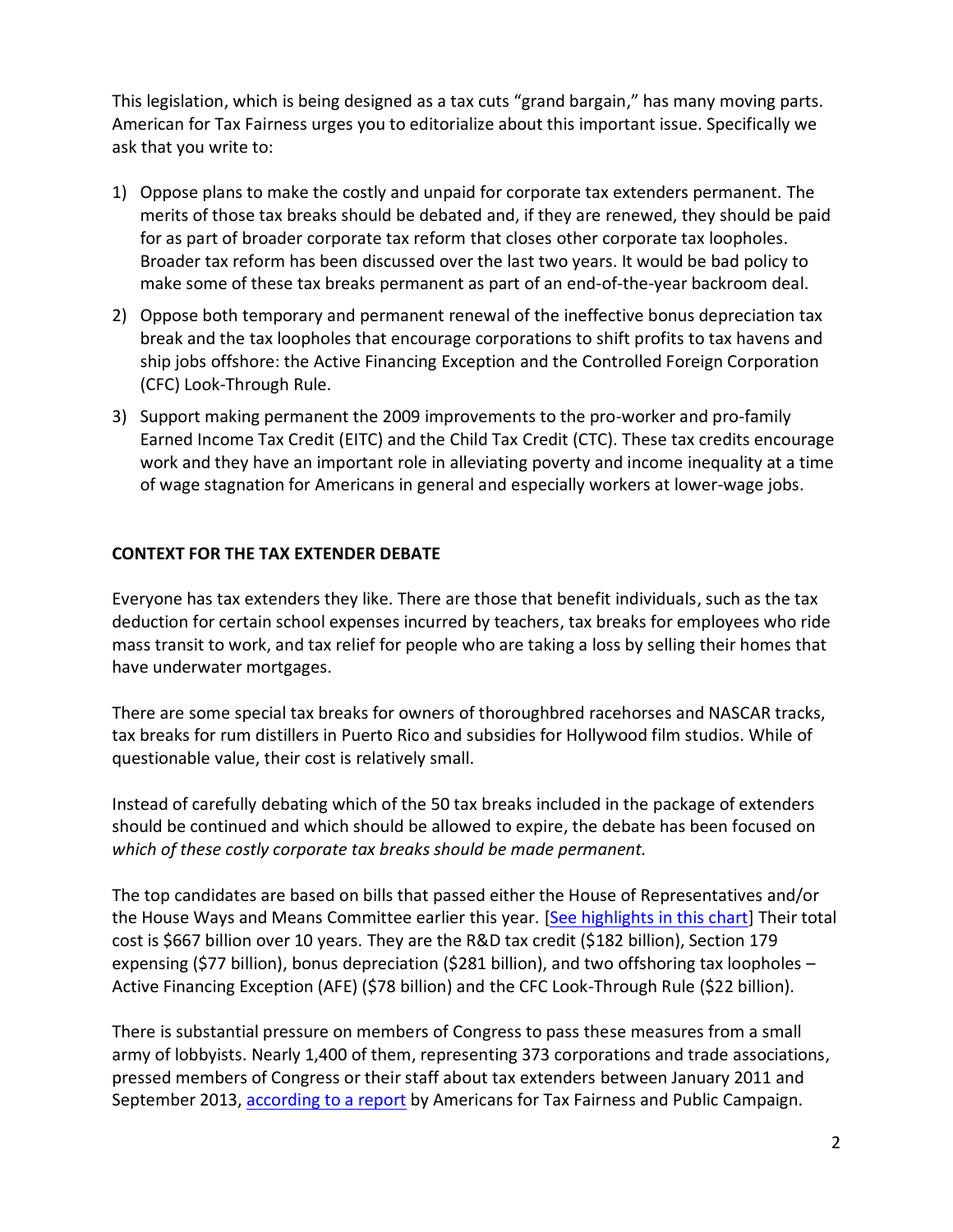Of course, these corporate tax breaks are never paid for. There is a double standard: corporate advocates in Congress insist that any new spending on domestic programs be paid for, but they approve spending billions on these tax breaks without closing any other corporate tax loopholes to pay for them.

Corporations have not contributed a dime to deficit reduction in recent years by repealing even one corporate tax break or loophole. Meanwhile, nearly [\\$2.7 trillion in spending cuts](http://www.budget.senate.gov/democratic/public/_cache/files/ca28afb2-456a-440e-a2ba-699587c984b4/the-republican-budget-a-massive-transfer-of-wealth-from-the-middle-class-to-millionaires-and-billionaires.pdf) are scheduled over the next 10 years. Even with the recent [budget deal,](http://www.cbpp.org/press/statements/greenstein-budget-deal-though-imperfect-represents-significant-accomplishment-and) nondefense discretionary programs—which include education, housing, infrastructure, and research—will be cut to a smaller share of the economy than any time since the government began tracking this data in 1962.

The effort to make corporate tax breaks permanent without regard to the long-term cost is particularly shocking in light of the level of current corporate tax dodging. For example, U.S. corporations have \$2.1 trillion in profits stashed offshore on which they do not have to pay any U.S. income taxes until they are brought back here, which may never occur. More than half of these profits are in tax havens. It is estimated that [corporations owe \\$600 billion in taxes on](http://www.americansfortaxfairness.org/files/ATF-Fact-Sheet-on-600-Billion-from-Chartbook-with-sources.pdf)  [those profits.](http://www.americansfortaxfairness.org/files/ATF-Fact-Sheet-on-600-Billion-from-Chartbook-with-sources.pdf)

Some major corporations already use various tax avoidance methods to completely avoid paying federal income taxes. A report by the watchdog organization Citizens for Tax Justice found that [111 profitable Fortune 500 companies paid zero federal income](http://www.ctj.org/corporatetaxdodgers/sorrystateofcorptaxes.php) taxes in one or more of five years from 2008 to 2012. Even worse, 26 of them including Boeing, General Electric and Verizon, paid nothing over the entire five-years. Astoundingly, they got tax refunds instead. Overall, the report found that the effective corporate tax rate paid by the 288 Fortune 500 companies studied was just 19.4 percent – about half the effective U.S. corporate tax rate of 35 percent. This finding about tax rates is similar to a [compilation recently prepared by 24](http://www.americansfortaxfairness.org/files/Tax-Experts-Summary-of-Research-on-U.S.-Effective-Corporate-Tax-Rates.pdf)  [international tax experts.](http://www.americansfortaxfairness.org/files/Tax-Experts-Summary-of-Research-on-U.S.-Effective-Corporate-Tax-Rates.pdf)

#### **ESPECIALLY NOTEWORTHY TAX BREAKS BEING CONSIDERED FOR PERMANMENT STATUS**

**Bonus depreciation** [\(\\$281 billion over 10 years\)](https://www.jct.gov/publications.html?func=startdown&id=4829). This tax break was previously enacted to help stimulate the economy during two recent downturns, but its purported benefits are very limited. In a review of several studies the [Congressional Research Service](http://cdn.akingump.com/images/content/3/1/v2/31140/Bonus-Depreciation-CRS-Report-July-2014.pdf) said "research suggests that bonus depreciation was not very effective." Moreover, Moody's Analytics found that the [bang for the buck](https://www.economy.com/dismal/analysis/free/224641) (additional GDP per tax dollar) of accelerated depreciation, which is similar to bonus depreciation, is much less effective than other types of tax cuts or public spending. For example, every dollar "spent" on bonus depreciation creates just 29 cents of economic activity versus \$1.23 for the EITC, \$1.38 for the Child Tax Credit, \$1.44 for infrastructure investment and \$1.70 for Food Stamps spending. And the ten-year cost of making bonus depreciation permanent could nearly double spending on medical research funded by the National Institutes of Health, whose budget is [\\$30 billion a](http://www.nih.gov/about-nih/what-we-do/budget)  [year.](http://www.nih.gov/about-nih/what-we-do/budget) For a more [detailed bonus depreciation](http://www.americansfortaxfairness.org/files/ATF-Bonus-Depreciation-Fact-Sheet-2015-FINAL.pdf) fact sheet go here.